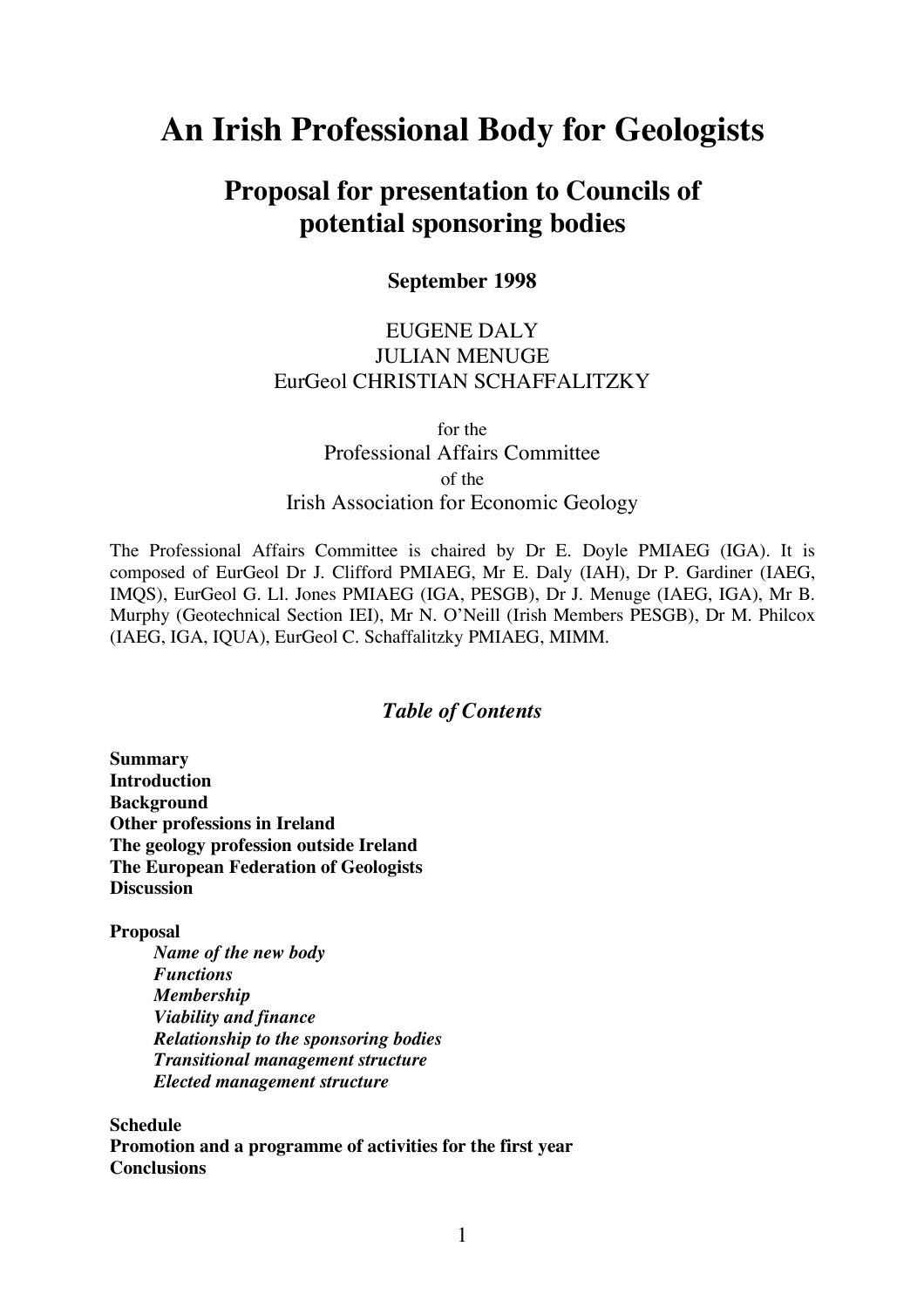#### **Summary**

The Irish Association for Economic Geology (IAEG) has provided professional certification (PMIAEG) for geologists in Ireland since 1992 and also acts as the vetting agency for EurGeol, the European professional geological title, in Ireland. After a debate at their AGM in 1996 the IAEG set up the Professional Affairs Committee (PAC), which included nonmembers, to review the status of the profession of geology in Ireland and make recommendations to improve it.

At the early PAC meetings concern was expressed at the progress of professional registration and the status of geologists in Ireland. It became apparent that there was a need for some form of new body based in Ireland to represent the interests of all geologists on professional matters. It was also felt that to successfully promote the profession of geology and the interests of geologists, there was a need for one strong unified body that could speak on behalf of all geologists working in the country.

The PAC examined the possibility of setting up a new body for geologists that would award professional certification to all eligible geologists, and develop professional activities and services on behalf of members. An outline proposal for the formation of such a body was considered by the existing geological groups and societies, and individual geologists, over the winter of 1997/1998. This outline proposal received a broadly favourable response.

The current document represents the views of the PAC and incorporates comments made by existing geological groups and societies and individual geologists. It is proposed to set up a new body called "The Institute of Geologists of Ireland" (IGI) to provide professional certification and look after the professional interests of geologists in Ireland. The IGI will in effect take over the work of the IAEG that relates to professional matters.

It is proposed that initially membership will be restricted to two classes: Professional Member of the Institute of Geologists of Ireland (PGeo) and Member of the Institute of Geologists of Ireland (MIGI).

The IGI will need to have a significant yearly income in order to carry out the activities necessary to make an impact in the first few years of its existence. To help fund the Institute in its early years it is proposed that the existing geological groups and societies, to which most geologists belong, provide a certain amount of sponsorship.

This document sets out the management structure and a budget for the Institute in its early years. It also sets out some of the functions and activities that will be necessary to establish the IGI on a firm footing. It is proposed to launch the Institute of Geologists of Ireland on April 30th 1999.

The complete PAC proposal in this document is being submitted to the Councils of potential sponsoring bodies for comment. A revised document will then be available for consideration at the AGMs of these bodies over the winter of 1998/1999.

The PAC believe that the proposed Institute of Geologists of Ireland is viable and can meet the long term objectives of professional geologists if given the encouragement and active support of geologists in Ireland.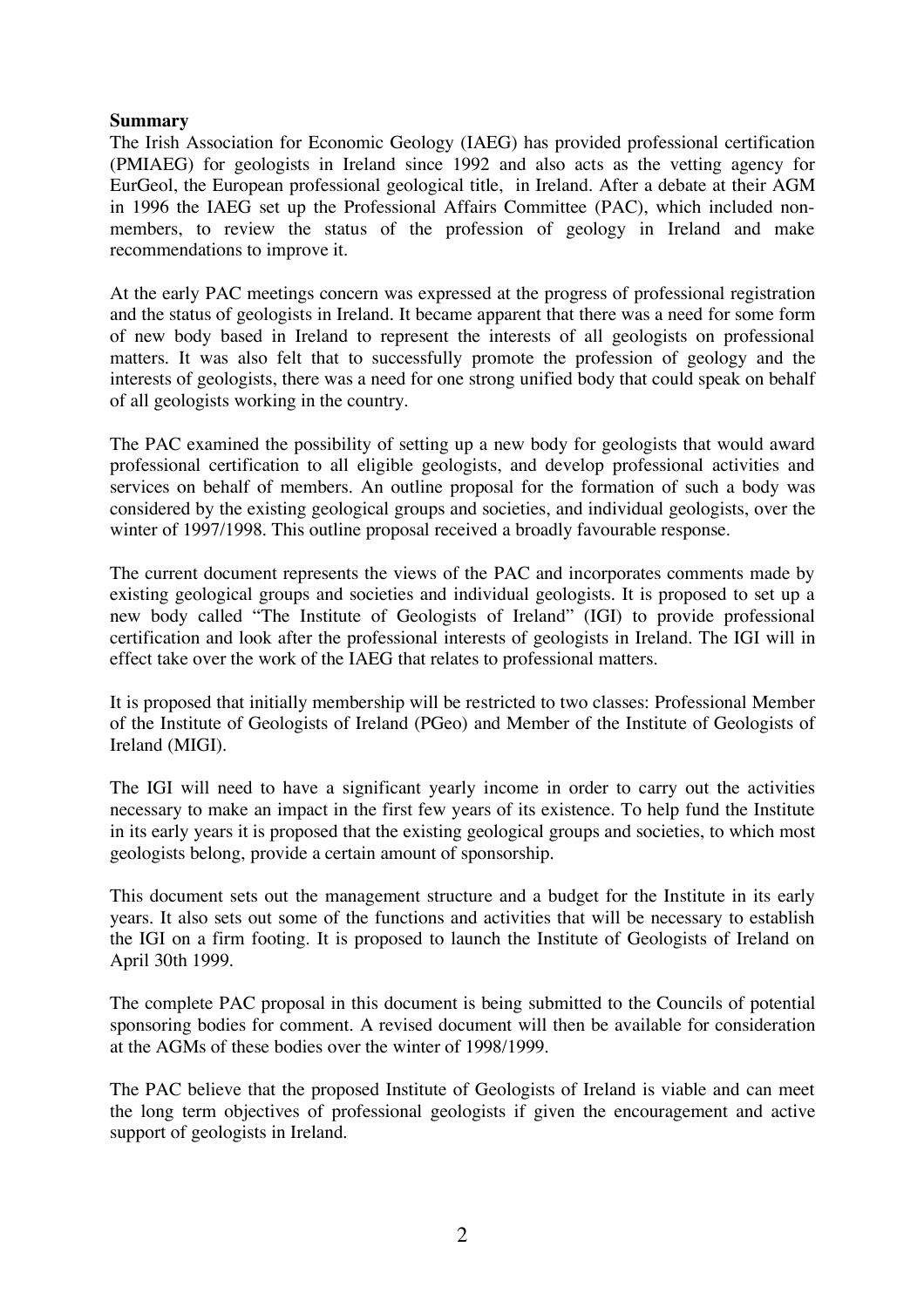#### **Introduction**

The Irish Association for Economic Geologists (IAEG) has provided professional registration (PMIAEG) for geologists in Ireland since 1992. The IAEG is also the only Irish national body affiliated to the European Federation of Geologists (EFG) and empowered to register the title of "European Geologist" in Ireland.

There are a number of other "geobodies" in Ireland that are essentially "learned societies" but do carry out limited or occasional activities of a professional nature on behalf of members, e.g. representations to government. Some members of these organisations are also professional members of the IAEG.

A discussion on professional membership at the IAEG Annual General Meeting in December 1996 resulted in a motion to review in greater depth the whole issue of the "Profession of Geology". As a result, the then president (Dr E. Doyle) set up the IAEG Professional Affairs Committee (PAC), including non-members of the IAEG, to review how the profession was represented today and what it could do to improve representation in the future. The PAC has evolved to include representatives of all geobodies wishing to participate in the ongoing process.

After preliminary discussions the PAC agreed that to achieve the objectives of professional geologists in Ireland, there was a need for a body which was more fully representative of the profession. This was not to detract from the achievements of the IAEG on behalf of its members and its willingness to act outside the sphere of economic geology. Rather, the committee felt that others such as palaeontologists or engineering geologists find the existing IAEG title limiting and it would strengthen the profession if professional membership was conferred by an all-embracing geological professional body. This basic proposal was put to other geobodies in Ireland in late 1997 and early 1998 and received a broadly favourable response.

An Open Day, "Geology is Your Business", to discuss the proposal to set up such a professional body was held in the Geological Survey of Ireland on March 19th 1998 and attracted about 80 participants. Speakers from the UK, USA and Spain were invited to the half-day meeting to outline the roles of their respective professional bodies. A speaker from the Institution of Engineers of Ireland discussed how professional issues are dealt with in the engineering profession in Ireland. Responses to a questionnaire distributed at the end of the meeting indicated strong support for the formation of the proposed professional body and suggested that it would have at least 50 members in its first year, including the current Professional Members of the IAEG.

This position paper represents the views of the PAC on professional affairs after a year's examination and consideration of the options available to geologists in Ireland. It proposes the means by which a new professional body could be set up and outlines the costs and other administrative issues involved.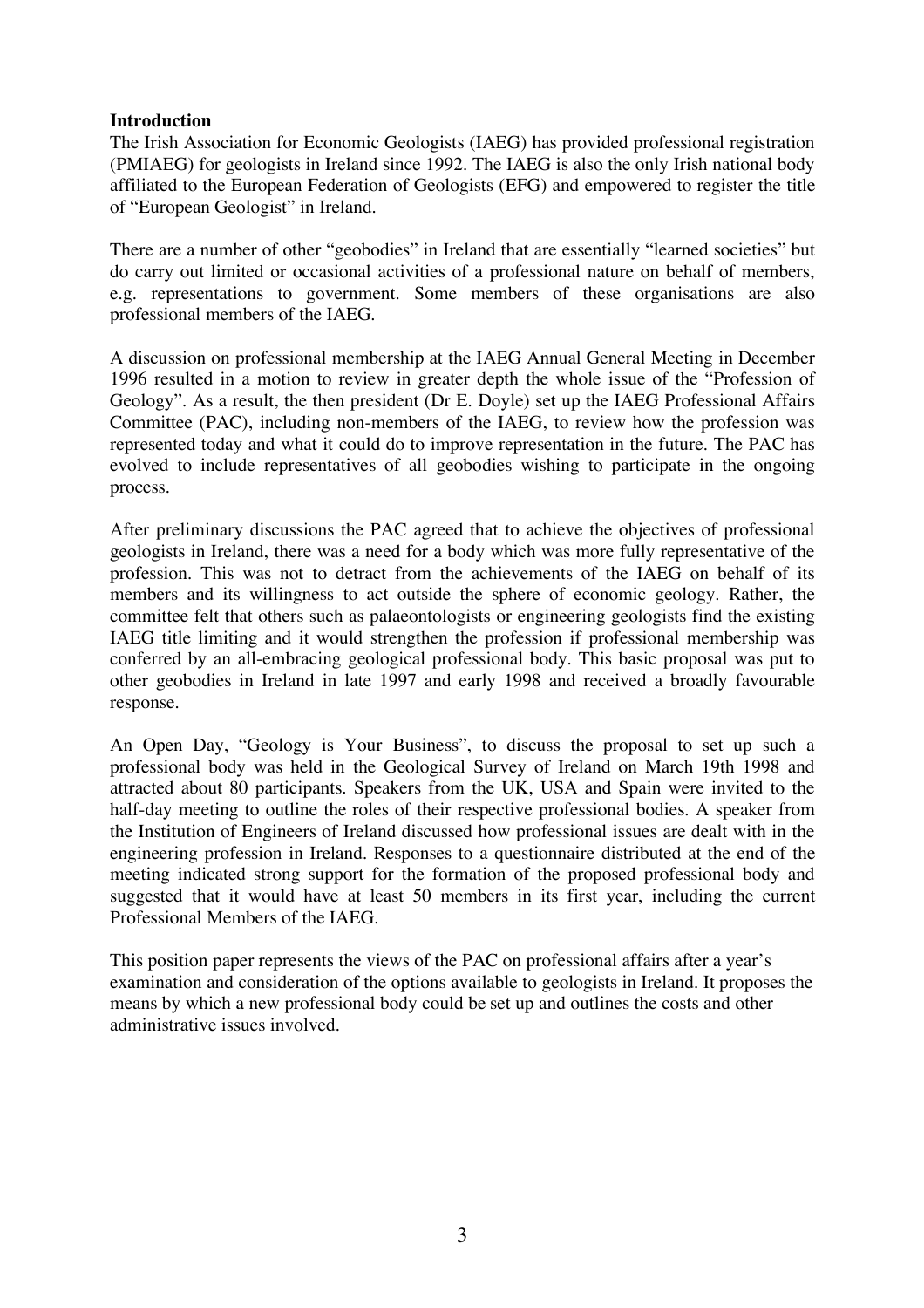# **Background**

The need for professional registration of geologists has already been considered by the IAEG. The Irish Branch of the International Association of Hydrogeologists (IAH) has also recognised this need, in agreeing a mechanism with the IAEG for the professional registration of hydrogeologists. The arguments used are relevant to all geologists. A summary of the early IAEG discussions and those of the IAH are set out below.

At the initial meeting of the PAC, concern was expressed with the progress of professional registration and the status of geologists in Ireland. The main concerns addressed are as follows:

- The contribution geologists could make to modern society in Ireland were not being optimised.
- The PMIAEG certification is only a quality mark at this stage of its existence. Further recognition is important if this is to prove of value to its holders and to the public.
- Setting up the procedure for professional certification in the IAEG was the major achievement since 1992. However the PAC felt that there is a need for the development of other services to make professional membership attractive.
- The need to bring the training of geologists in line with the requirements of a modern profession.
- The need to broaden professional membership outside of economic geology (oil, minerals, quarrying) to other aspects of geology, e.g. hydrogeology, geophysics, academia/education, etc.
- To date progress on professional certification and standards has been almost entirely within the economic minerals sector. It is now time to extend this progress to other sectors of geology.
- Geologists are poorly organised, poorly paid and as a result geology is perceived as unattractive by graduates and amateurish by outsiders.
- If all geologists are represented and a sizeable proportion registered as professionals, geology will be in a better position to argue the case for better representation in society.

It was generally agreed that the word "economic" in the title was unhelpful to the wider body of geologists. It was felt that a professional body to cover all geologists was needed to give geologists the maximum influence in society in Ireland.

The PAC agreed to investigate further the possibility of setting up a professional body that would award professional certification to all eligible geologists in Ireland and develop professional activities and services on behalf of members.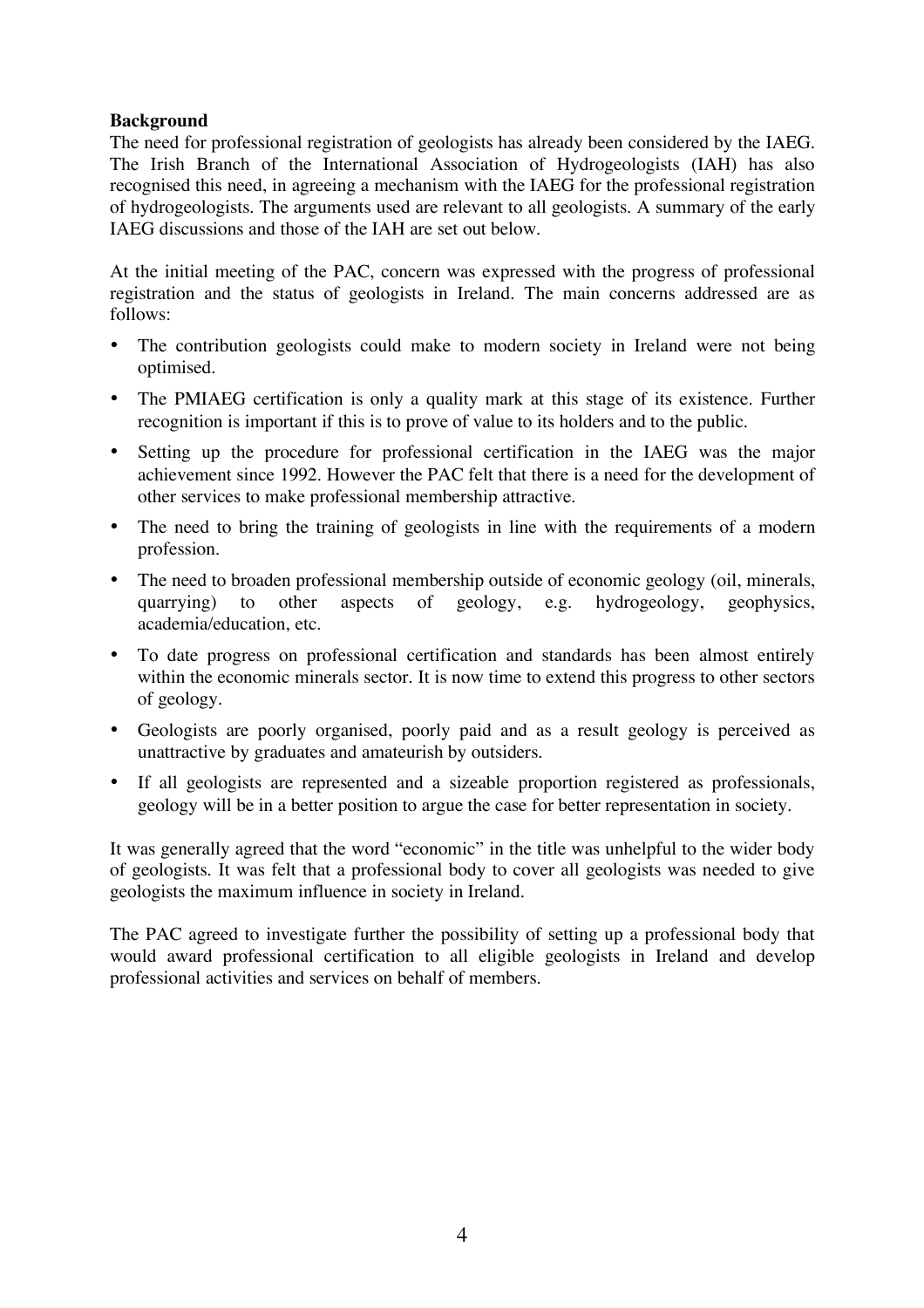#### **Other professions in Ireland**

In reviewing the options available it is helpful to examine other professions already well organised in Ireland. Amongst these are engineers, doctors, solicitors and accountants. The professional standards in these areas and their organisation have been in existence for a long time. They also reflect the patterns of organisation which exist internationally. The case of the engineering profession serves as an example of what can be achieved.

The original charter for the Institution of Engineers of Ireland (IEI) was granted by the British Government in 1877. The charter was amended in 1960 to include all engineering. A charter amendment was introduced in the Daíl in 1969 as a Private Members Bill. The effect of this legislation is to protect the title of Engineer and to grant the IEI the right to control the title of Chartered Engineer.

In tandem with developments internationally, engineers have seen their profession grow to a point where they play a formal role in the life of the State.

Legislation and regulation in the areas of safety, environment, etc. are often under the exclusive control of engineers because their chartered status is recognised by the State. The PAC believe that the status of geology has been devalued because the profession has not kept pace with developments in modern society. Increasingly, professionals are required to introduce and administer procedures and protocols in their areas of competence. The absence of formal structures of this kind in geology mean that this responsibility is sought elsewhere, mainly from the engineering profession.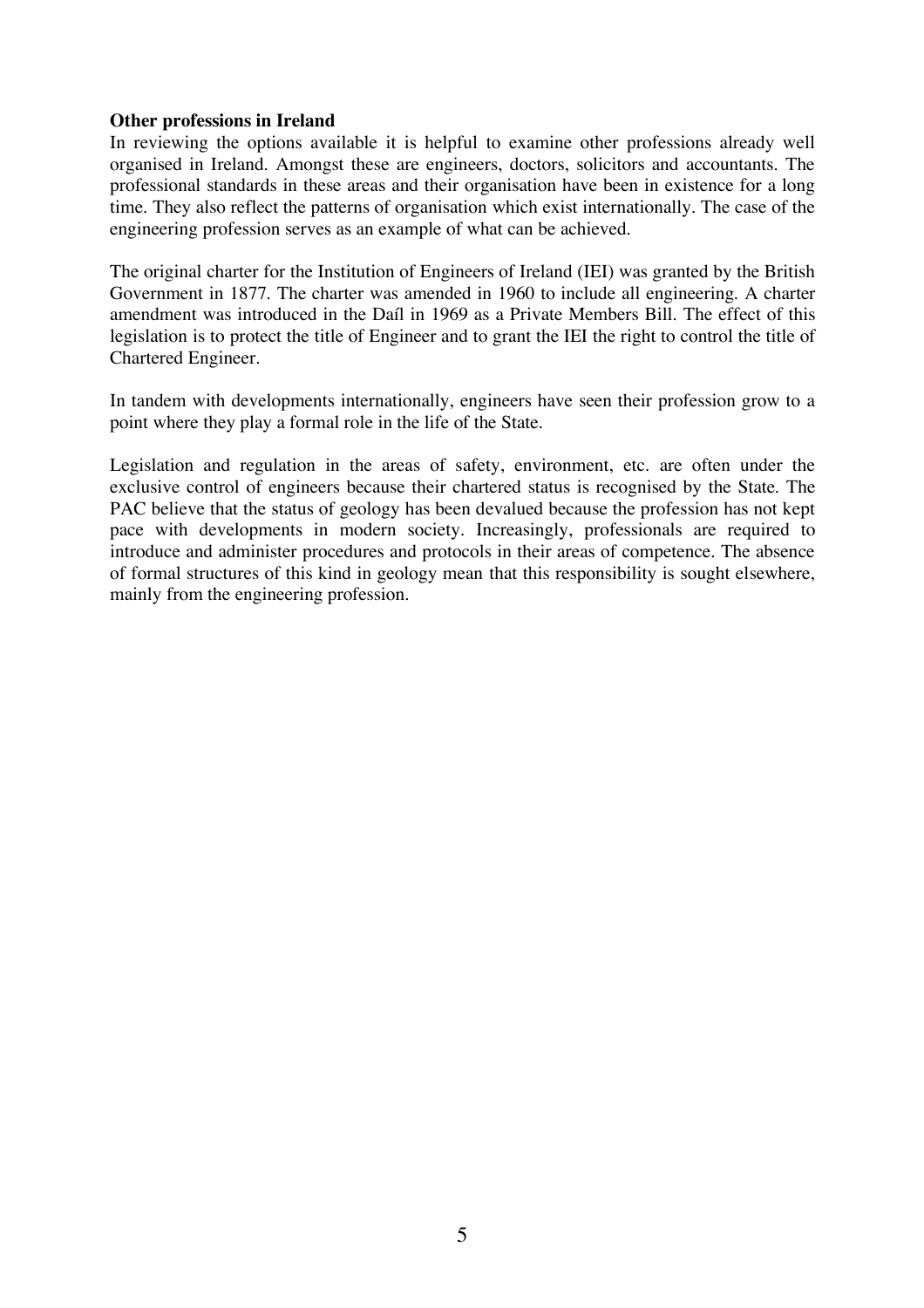#### **The geology profession outside Ireland**

In Europe the status of the profession varies considerably. In Italy the profession is strongest, supported by the Geologist's Law in the statute books.

In Spain and Portugal geology has some professional standing, with membership of their respective professional bodies required for employment in the Public Service. Geological reports in geotechnics require professional endorsement. Report writing for exploration licence administration is also regulated.

Elsewhere the importance of geology also varies. A useful measure of the importance of a national association is the size of its membership fee. The lower it is, the less well organised the profession. It is impossible for a national association to work effectively on behalf of its members if the fee per head is £10, as is the case in the Netherlands. In Denmark most working geologists are employed in universities or in the Public Service and they feel their profession is best represented by their respective unions.

Our nearest neighbour, the UK, has recently combined learned society and professional activities in the Geological Society. There, progress is similar to Ireland, with internal issues, such as a code of ethics, professional standards and continuing professional development being the current focus.

In the USA, the American Institute for Professional Geologists (AIPG) is the main body representing geologists' interests. They actively lobby politicians and legislators to ensure that the interests of geologists are pursued. This is important because many states have a regulatory framework for geology. Licencing of geologists is common in many states and a person cannot practice as a geologist, in these states, unless they acquire a licence. The AIPG and the IAEG have a reciprocal arrangement which allows their professional members to obtain fast-track certification with each other.

In Canada, the profession is going through the same review process as here in Ireland. Licensing of geologists already exists in most provinces.

#### **The European Federation of Geologists**

Although the EFG has been in existence since 1980, it has taken a long time for it to become an active and representative voice for geology in Europe. It is largely underfinanced and suffers from the obvious difficulties of combining many languages and cultures. Its existence relies on the strength of support it receives from its constituent national bodies. The PAC believes that this support is inadequate and needs to be strengthened.

The IAEG has been a member association since 1988, representing Ireland, and its professional membership category was established to allow it to register the "European Geologist" title. The IAEG was one of the first national associations to take advantage of this registration.

It should be pointed out that the EFG is not a stand-alone option for professional affairs. The EFG relies on the national associations to administer such issues in each member country. It provides the means to achieve professional objectives at the European level, where much of the legislation and regulation originates in the European Union. This effort needs to be supported if the objectives of professional geology are to be achieved.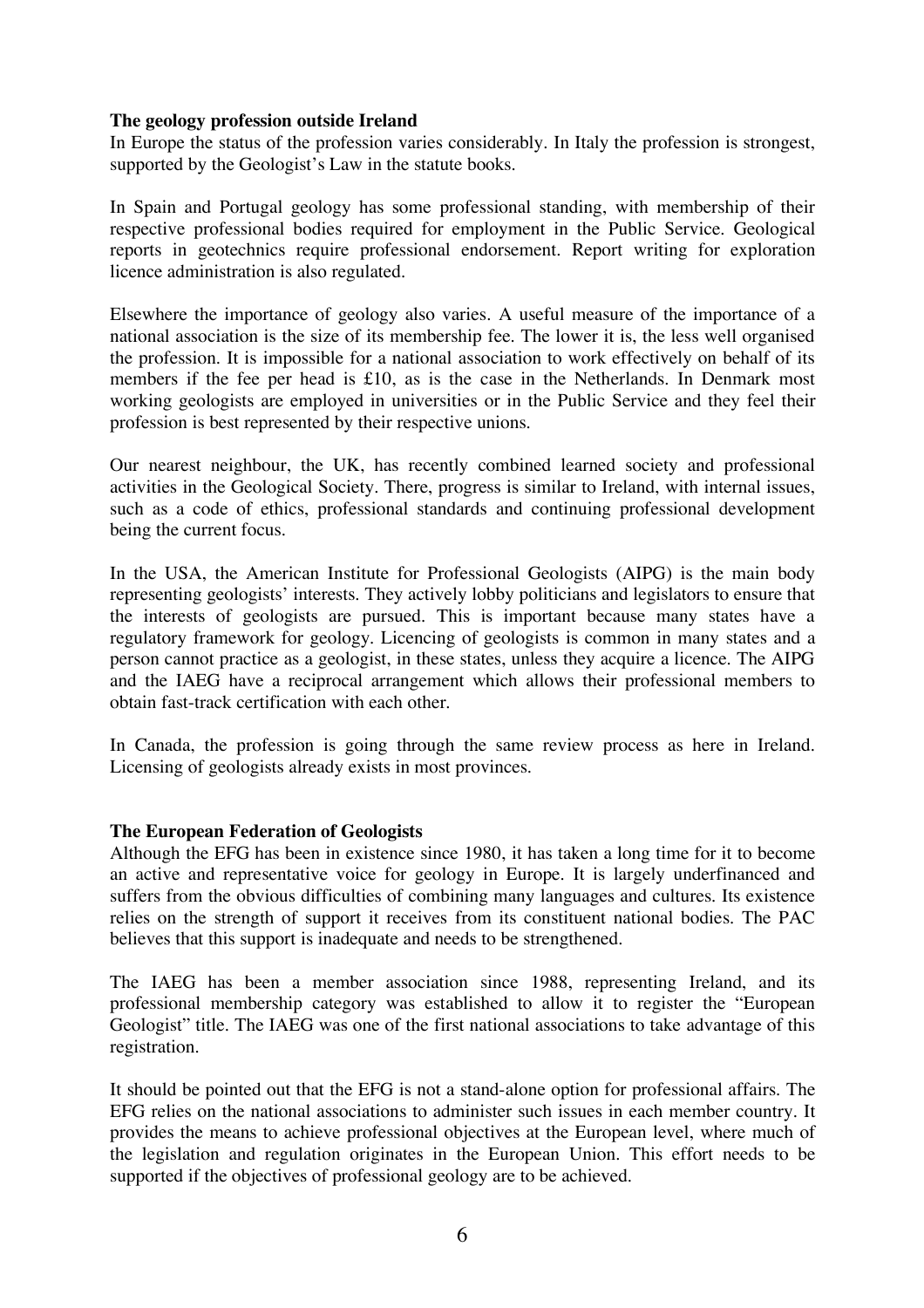# **Discussion**

The PAC believes that geology is at a cross-roads. There is a trend in many universities to dilute the meaning of "geologist" and to focus on widening the term to include, for example, the environment. On the professional front, there has been a strong demand for geological expertise in the geotechnical and engineering geology fields but the profession has not reacted to the opportunity which this presents. Instead, engineers find themselves signing off geotechnical and other geological reports because geologists have no effective quality mark which modern professional practise requires in other fields. These requirements are gaining in importance because of legal liability and increasing regulation originating in the EU.

The present advantages of professionalism for Irish geologists include:

- The Irish Stock Exchange will only recognise reports written and signed by professional geologists, including PMIAEGs and EurGeols.
- In Ireland, PMIAEGs are recognised as having achieved a high standard of expertise in their fields.

# *In Europe:*

- PMIAEG holders are recommended for the professional title of EurGeol.
- Holders of EurGeol receive the assistance of other national associations in those countries, and may use their facilities.
- EurGeols may purchase a seal to imprint their professional reports.
- In Spain, a EurGeol may be fast-tracked for an application for membership of ICOG, the national college of geologists. This is a legal requirement for geologists who wish to sign reports they have written in Spain.

The PAC believes that the profession of geology in Ireland needs to be restructured to allow it to play a more effective role in Irish life. The raising of standards internally and the search for better recognition for the profession should be the long term objectives.

The PAC proposes the creation of a professional body to look after the professional interests of geologists in Ireland. Details of the proposal are presented in the following pages.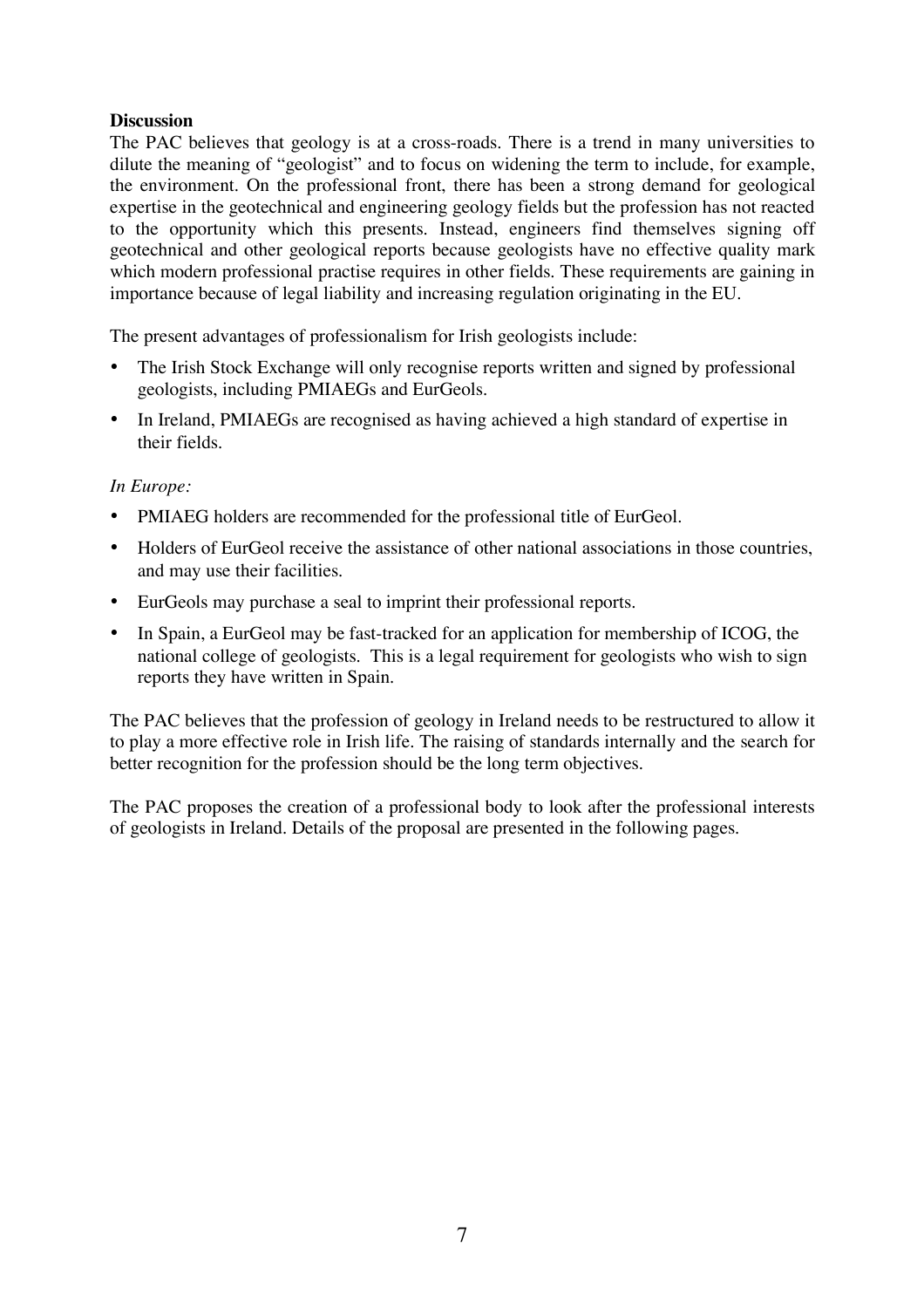# **Proposal**

### *Name of the new body*

The PAC proposes the name "The Institute of Geologists of Ireland", abbreviated to IGI. This has the advantage of comparability to the well established "Institution of Engineers of Ireland" (IEI).

#### *Functions*

The principal functions of, and services to be provided by, the proposed body are outlined below. These functions and services will be developed over a period of years.

- Promote the profession of geology in Ireland.
- Represent members' professional interests with government, appropriate committees, media and society as a whole.
- Interface and work to develop good relations with other relevant geological bodies such as the National Committee for Geology, European Federation of Geologists, Geological Society of London and the American Institute of Professional Geologists.
- Ensure that regulations and legislation affecting geology and its profession are monitored and influenced.
- Accept applications from, and award professional certification to geologists. (PMIAEG has already accepted geologists who are not working in Ireland).
- Recommend geologists for the European Geologist title.
- Co-ordinate certain aspects of geology on behalf of sponsoring bodies.
- Contribute to appropriate scientific bodies.
- Arrange for professional indemnity insurance.
- Organise and run courses for members on professional aspects of geology.
- Establish web page services on behalf of members, including a job opportunities page.
- Comment to universities and colleges on the training of geologists and develop course accreditation.
- Produce appropriate registers, directories and accessories.
- Carry out other functions considered appropriate by the membership.

The Institute of Geologists of Ireland will in effect take over that work of the IAEG which relates to professional matters.

#### *Membership*

It is proposed that initially membership be restricted to two classes. The PAC proposes Professional Member of the Institute of Geologists of Ireland, abbreviation PGeo, and Member of the Institute of Geologists of Ireland, abbreviation MIGI, respectively.

It is recognised that use of the term "Geologist", rather than "Geoscientist" or "Earth Scientist", in the name of the IGI may be regarded as too narrow by some potential members. It is nevertheless recommended by the PAC because it is a term of longer standing and is more recognisable by people outside the profession.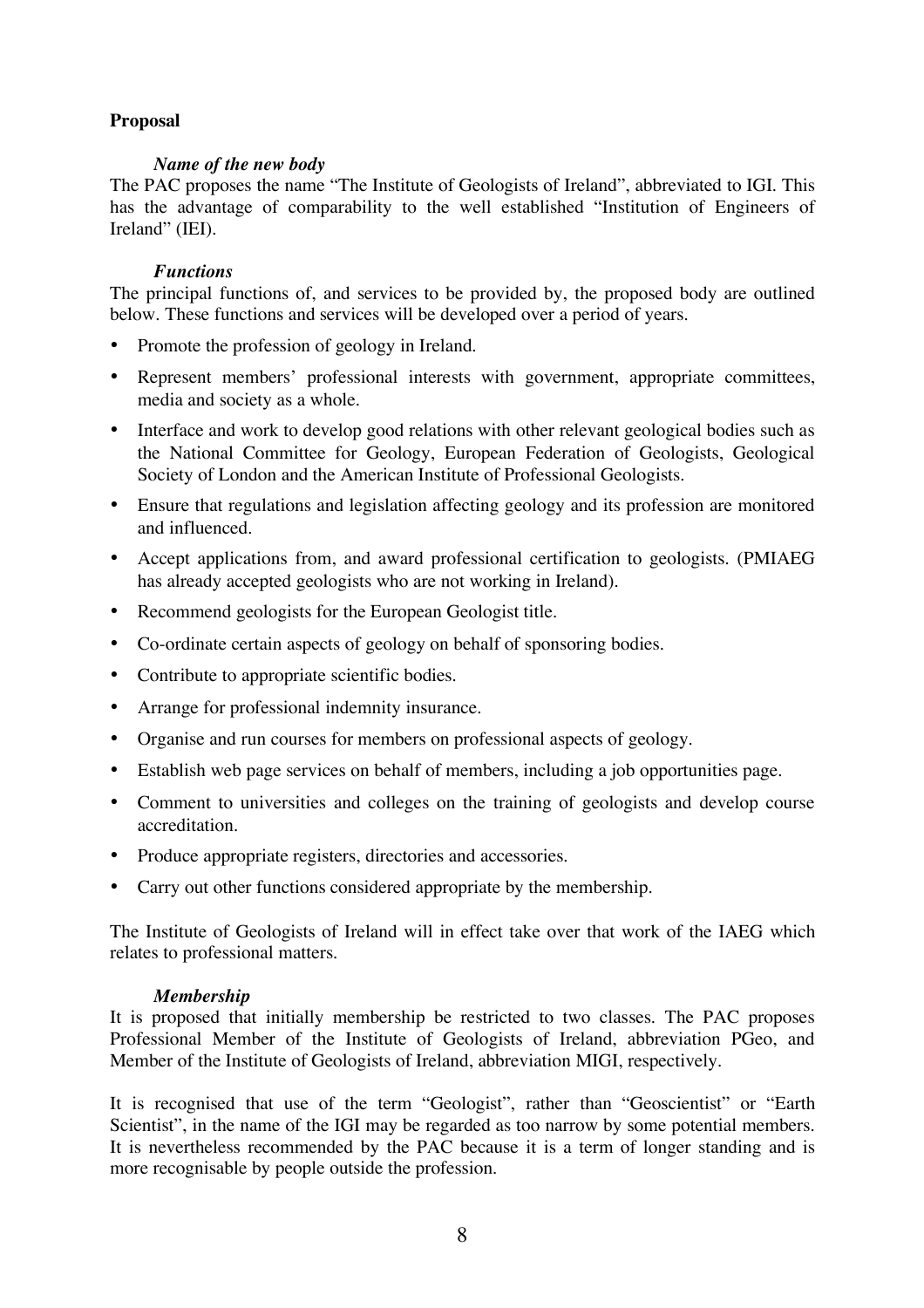Professional Members will be those whose application for membership has been validated by the Validation Committee of the IGI. A fast-track mechanism will be employed to validate those with existing professional validation from other bodies, including the IAEG, the Geological Society and other such bodies approved for this purpose by the Council (or Transitional Council, see below) of the IGI. Professional Members will require eight years relevant experience, including time spent acquiring a B.Sc. degree, and must present evidence of same such as will satisfy a Validation Committee set up by the IGI Council or Transitional Council.

Members will be those possessing a primary degree approved by the IGI Council or equivalent experience. Members must be approved by the Council of the IGI on the basis of evidence supplied to the Council of their geological qualifications and experience.

# *Viability and finance*

The above proposal is viable only if certain important parameters can be met:

- Most importantly, a significant number of geologists must be prepared to register as Professional Geologists with the IGI. The PAC estimates that the IGI must rapidly achieve at least 100 Professional Members to be self supporting.
- There will need to be financial support from other geobodies in Ireland, hereafter referred to as the sponsoring bodies, for several years.
- A considerably higher Professional Membership fee will be necessary than is currently paid by Professional Members of the IAEG.

The IGI will need to have a significant yearly income if it is to be in a position to carry out the activities necessary to make an impact in the first few years of its existence. To start on a reasonable financial footing the IGI will also need capital. A proposed budget for the first five years (Table 1) has been drawn up by the PAC. It is based on a number of assumptions, some of which require the approval of the sponsoring bodies.

The PAC believes that many geologists have not examined the issue of professionalism as applied to their work. The PAC believes that professional membership is in the interests of each working individual and is an essential ingredient in a successful career. The scale of fees for Professional Members will be a key issue. An annual fee of £100 is not a large sum when viewed in the context of a full working life in one's own profession. The PAC recognises that there is, at this stage in Ireland, a "chicken and egg" problem. However, it believes that if all geologists review the proposals in detail they will be seen to contain essential and achievable goals for promotion of the long term interests of geologists.

Recognising that the services deliverable by the IGI will inevitably start from a low base, it is proposed that the scale of fees laid down in Table 2 be adopted for the first five years.

Fees paid by the sponsoring bodies will be of crucial importance during the first five years. It is proposed that the sponsoring bodies undertake to pay a sponsorship fee for five years at the rates laid down in the accompanying budget (Table 1). Additional geological bodies may become sponsors by mutual agreement with the IGI at any time.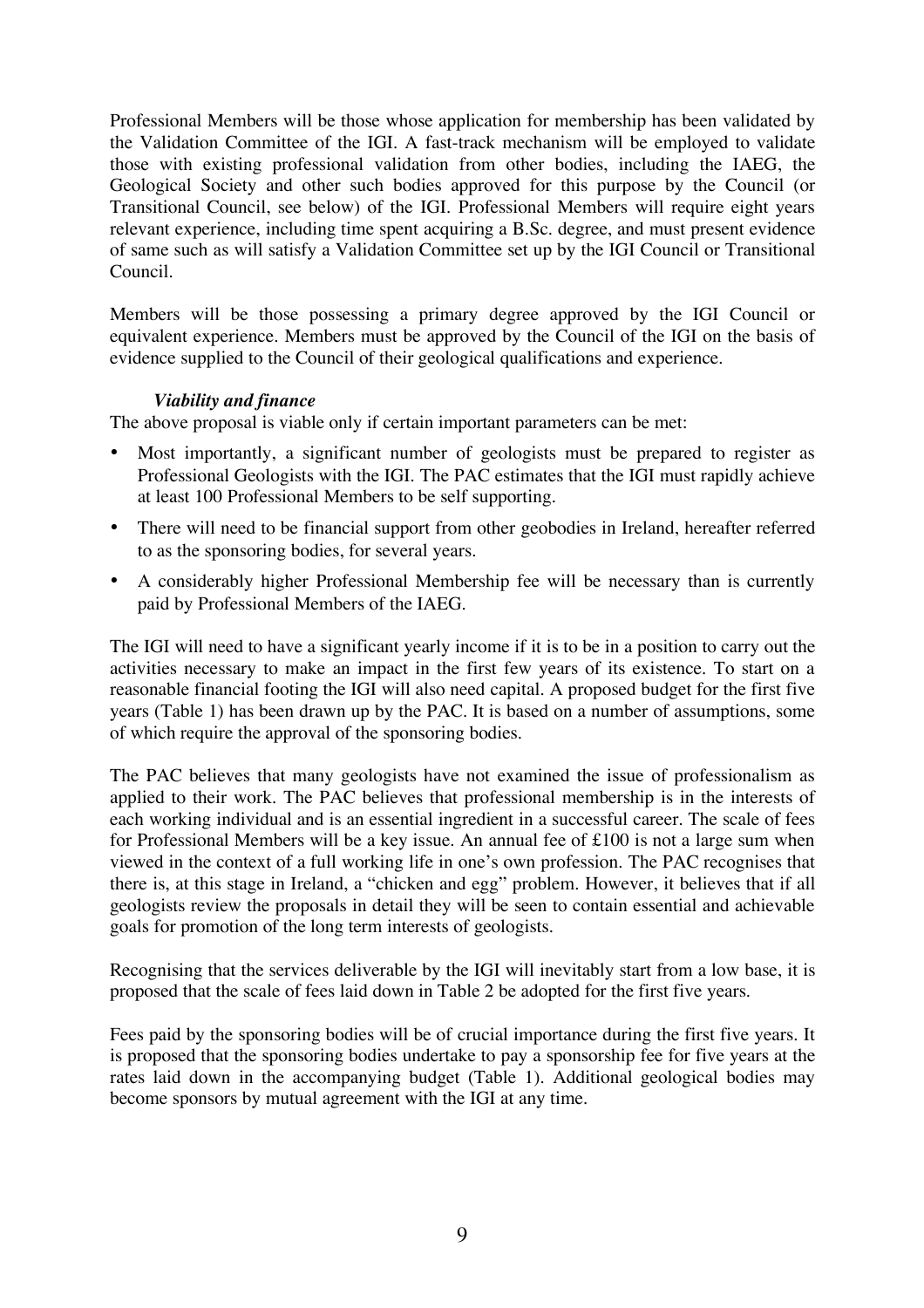# **Table 1 INSTITUTE OF GEOLOGISTS OF IRELAND**

**Proposed Budget**

|                                      | 1999             | 2000             | 2001             | 2002           | 2003             |
|--------------------------------------|------------------|------------------|------------------|----------------|------------------|
| <b>INCOME</b>                        | <b>IR£</b>       | <b>IR£</b>       | <b>IR£</b>       | <b>IR£</b>     | <b>IR£</b>       |
| Professional Membership              | 3,000            | 6,000            | 9,000            | 12,000         | 14,000           |
| <b>Professional Application Fees</b> | 600              | 800              | 800              | 900            | 1,000            |
| Membership                           | 100              | 250              | 450              | 600            | 875              |
| <b>Membership Application Fees</b>   | 60               | 125              | 150              | 150            | 175              |
| Corporate Sponsors                   | 500              | 500              | 500              | 500            | 500              |
| <b>Sponsoring Bodies</b>             |                  |                  |                  |                |                  |
| <b>IAEG</b>                          | 4,000            | 3,000            | 3,000            | 2,000          | 2,000            |
| <b>IAH</b>                           | 1,250            | 750              | 750              | 750            | 750              |
| <b>IGA</b>                           | 700              | 700              | 700              | 700            | 700              |
| <b>IMQS</b>                          | 200              | 200              | 200              | 200            | 200              |
| Geotech                              | 200              | 200              | 200              | 200            | 200              |
| Geophys                              | 200              | 200              | 200              | 200            | 200              |
| <b>PESGB</b>                         | 200              | 200              | 200              | 200            | 200              |
| <b>IQUA</b>                          | 50               | 50               | 50               | 50             | 50               |
| Publications                         | $\overline{0}$   | $\boldsymbol{0}$ | 500              | 1,000          | 1,500            |
| Lectures / Conferences               | 1,500            | 3,000            | 3,000            | 3,000          | 3,500            |
| Courses                              | 500              | 1,500            | 3,000            | 3,500          | 4,000            |
| <b>TOTAL INCOME</b>                  | 13,060           | 17,475           | 22,700           | 25,950         | 29,850           |
| <b>EXPENDITURE</b>                   |                  |                  |                  |                |                  |
| <b>EFG</b> affiliation fees          | 900              | 950              | 1,300            | 1,400          | 1,500            |
| <b>EFG</b> expenses                  | 1,200            | 1,275            | 1,350            | 1,425          | 1,500            |
| Newsletter                           | 500              | 500              | 600              | 700            | 800              |
| Mail / Secretarial                   | 3,000            | 4,000            | 5,000            | 5,000          | 5,000            |
| Lecture costs                        | 1,500            | 2,000            | 2,500            | 2,500          | 3,000            |
| Directory                            | $\boldsymbol{0}$ | 1,500            | 1,500            | 2,000          | 2,000            |
| Promotion                            | 2,000            | 1,300            | 1,800            | 2,200          | 2,500            |
| Publications                         | $\boldsymbol{0}$ | $\boldsymbol{0}$ | $\boldsymbol{0}$ | 1,500          | $\boldsymbol{0}$ |
| Professional Training                | 1,000            | 1,500            | 2,500            | 3,000          | 3,500            |
| Company registration                 | 500              | $\overline{0}$   | $\overline{0}$   | $\overline{0}$ | $\boldsymbol{0}$ |
| Audit fees                           | $\boldsymbol{0}$ | 900              | 1,000            | 1,000          | 1,100            |
| Contingency                          | 1,500            | 1,500            | 1,000            | 1,000          | 1,000            |
| <b>TOTAL EXPENDITURE</b>             | 12,100           | 15,425           | 18,550           | 21,725         | 21,900           |
| <b>SURPLUS/</b><br><b>DEFICIT</b>    | 960              | 2,050            | 4,150            | 4,225          | 7,950            |

|                  | Professional membership fees |                        | Membership fees |                        |  |
|------------------|------------------------------|------------------------|-----------------|------------------------|--|
|                  |                              | Fee IR£ No. of members |                 | Fee IR£ No. of members |  |
| Year 1999        | 60                           | 50                     | 20              |                        |  |
| <b>Year 2000</b> | 75                           | 80                     | 25              | 10                     |  |
| Year 2001        | 90                           | 100                    | 30              | 15                     |  |
| Year 2002        | 100                          | 120                    | 30              | 20                     |  |
| Year 2003        | 100                          | 140                    | 35              | 25                     |  |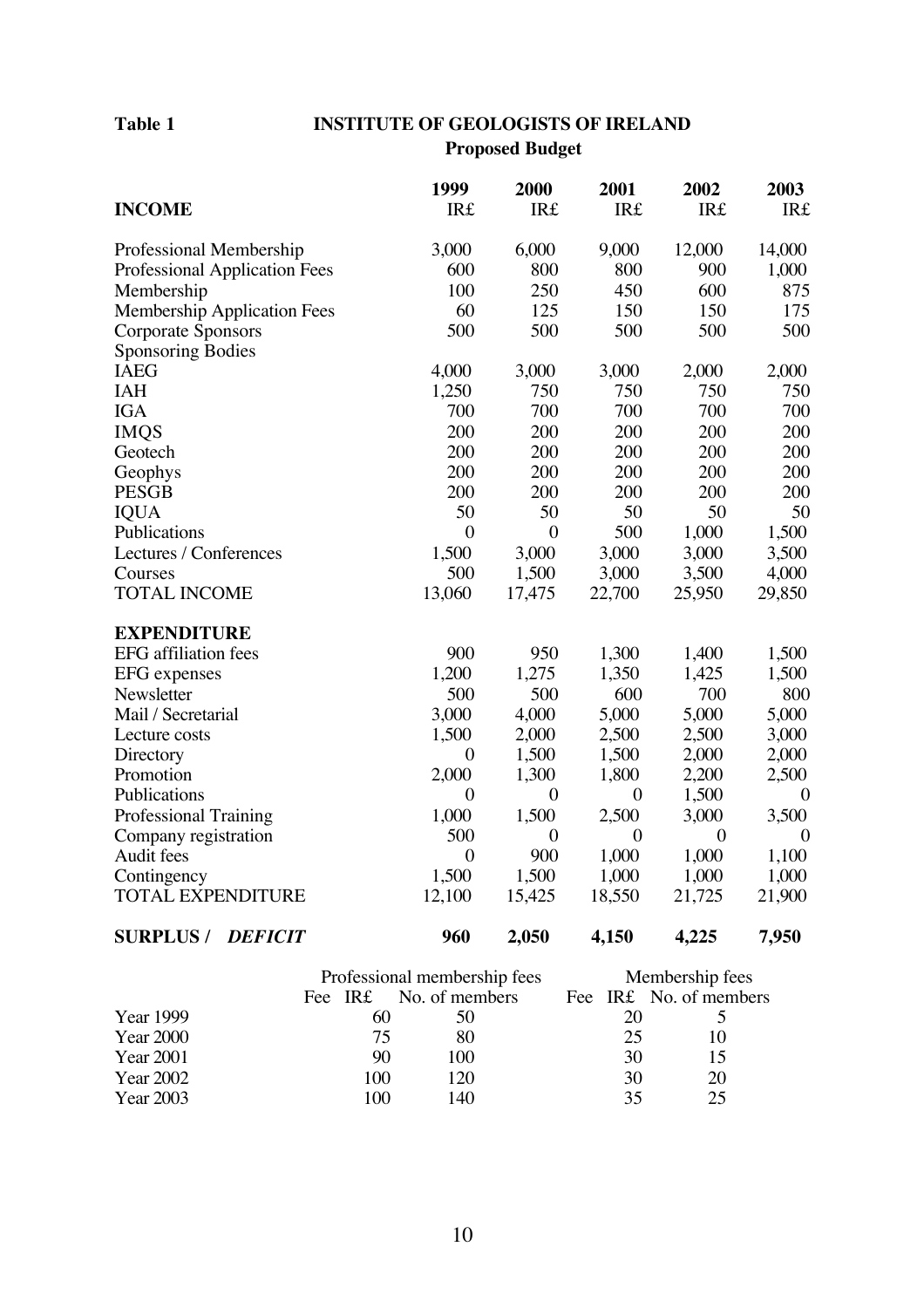| <b>Table 2 Membership Fees</b>          |      |      |      |      |      |
|-----------------------------------------|------|------|------|------|------|
|                                         | 1999 | 2000 | 2001 | 2002 | 2003 |
| Professional Membership subscription    | £60  | £75  | £90  | £100 | £100 |
| Professional Membership application fee | £30  | £35  | £40  | £45  | £50  |
| Membership subscription                 | £20  | £25  | £30  | £30  | £35  |
| Membership application fee              | £10  | £10  | f15  | f15  | £20  |

• All fees will be subject to increase from 2000. This will be at the discretion of the IGI Council or Transitional Council to allow for inflation and other contingencies, and with approval of the membership.

• Application fees will be waived for applications received before 31st August 1999.

• Applications for Professional Membership from Members of at least three years standing will be processed at a fee equal to the difference between the Membership application fee and the Professional Membership application fee.

#### *Relationship to the sponsoring bodies*

The sponsoring bodies will retain full control over their own internal affairs and are free to fund raise their sponsorship fees as they see fit. The PAC hope that, after five years, the IGI will have sufficient membership and financial security to continue without such sponsorship. Nevertheless a flexible approach is proposed whereby, after five years, sponsorship by any or all of the sponsoring bodies may be discontinued unilaterally by either the IGI or by any sponsoring body, or it may be continued under mutually agreed terms. As set out below, the sponsoring bodies will be entitled to representation on the Transitional Council of the IGI.

#### *Transitional management structure*

The IGI will be inaugurated at an Inaugural General Meeting open to the members of all sponsoring bodies. This meeting will be held on Friday 30th April 1999 and the Agenda for the meeting will be drawn up by the PAC. When the IGI is inaugurated, a Transitional Council will come in to being to run the IGI and the PAC will cease to exist. The Transitional Council will comprise members nominated by the sponsoring bodies. A Constitution and Statutes for the IGI are under preparation by the PAC and will come into force at its launch.

Representation on the Transitional Council will be on the basis of the number of geologists (excluding amateur and student members) who are members of each sponsoring body in 1998. One representative per 50 geologists will be allowed. The sponsoring bodies alone will have sole authority to choose their representative(s). The level of representation of each sponsoring body will be fixed for the lifetime of the Transitional Council. Using provisional 1998 membership statistics, potential sponsoring bodies would be represented as shown in Table 3.

| IAEG                  |               |  |
|-----------------------|---------------|--|
| IGA.                  | $\mathcal{D}$ |  |
| IAH (Irish Branch)    |               |  |
| Geotechnical Society  |               |  |
| PESGB (Irish members) |               |  |
|                       |               |  |

IMQS 1 Geophysicists 1 TOTAL 13

#### **Table 3 Representation on the Transitional Council**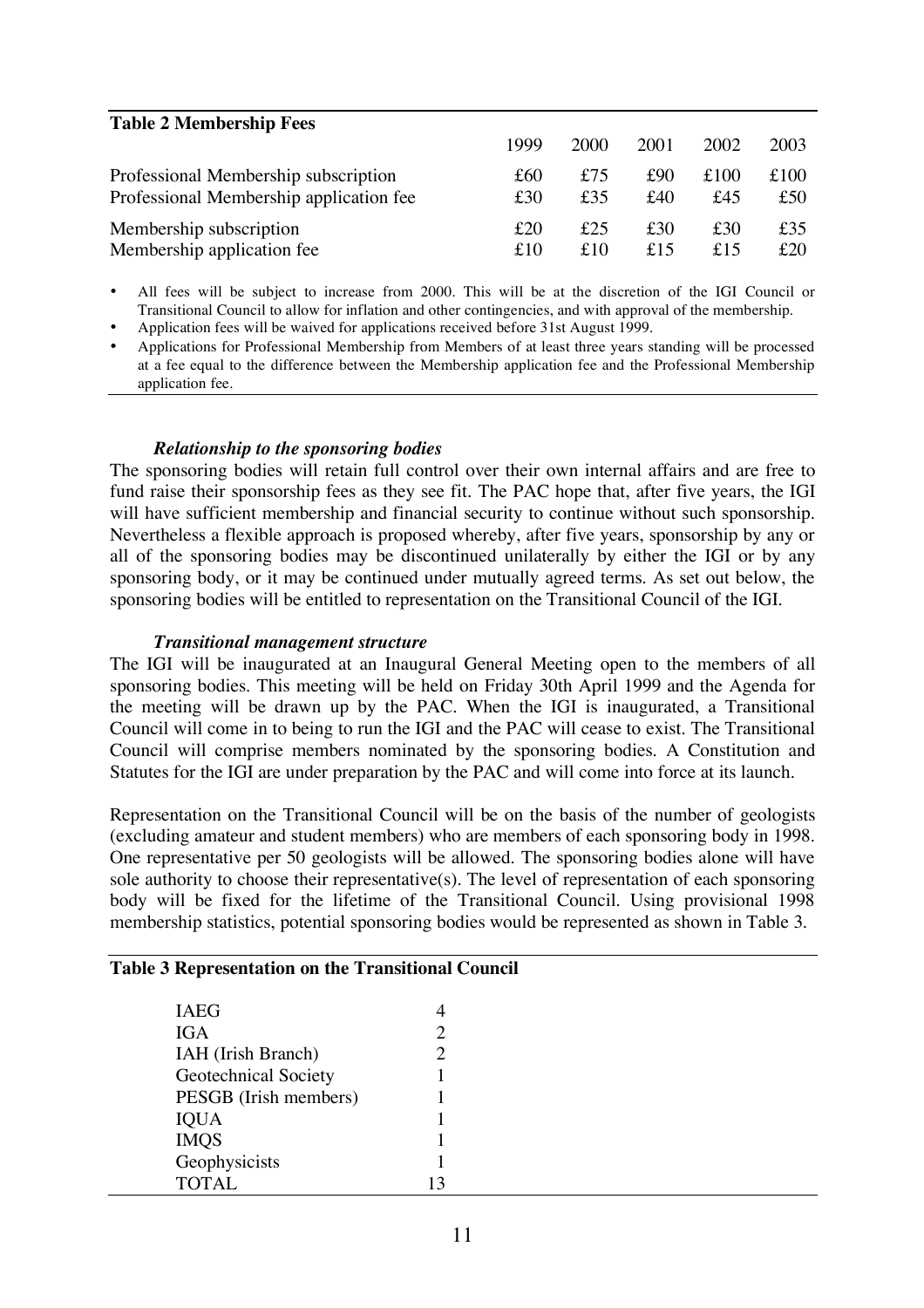The Transitional Council will elect a Board from amongst themselves comprising a President, up to two Vice-Presidents, a Secretary and a Treasurer.

If not already members of the Transitional Council, Ireland's two EFG representatives and the Presidents of all sponsoring bodies will be entitled to be observers on the Transitional Council. As observers, they will be entitled to attend all meetings of the Transitional Council, receive Minutes and make suggestions, but will not be entitled to vote.

The Transitional Council will organise an AGM to be held in or around May 2000. If the Transitional Council deems it appropriate, this AGM or a subsequent EGM may be used as an opportunity to replace the Transitional Council with the first elected Council. If the Transitional Council is still in existence after two years, it must be replaced by an elected Council at an AGM held in May 2001.

During its period of office the Transitional Council will:

- Determine and prioritise a work programme.
- Establish committees from amongst its members to carry out the work of the Transitional Council.
- Complete the drafting of a Constitution and Statutes for the IGI and present them to the Professional Members at an AGM or EGM for adoption.
- Take over the validation of Professional Geologists from the IAEG.
- Affiliate to the EFG in place of the IAEG.
- Propose additional classes of member and appropriate membership fees.
- Finalise the arrangements for election of the elected Council.
- Carry out other functions deemed necessary by the Transitional Council to establish the IGI on a firm footing.
- Report on an agreed basis, for the lifetime of the Transitional Council, to a group comprising the Presidents of the sponsoring bodies.

#### *Elected management structure*

Elections to the Council of the IGI will be by the Professional Members, who will elect the 10 members of the Council. Once a sufficient number of Members have joined the IGI, measures will be adopted to provide them with direct representation on the Council.

The election of Officers to the Council will be carried out in accordance with the terms of the Constitution and Statutes of the IGI, which will have been prepared by the Transitional Council.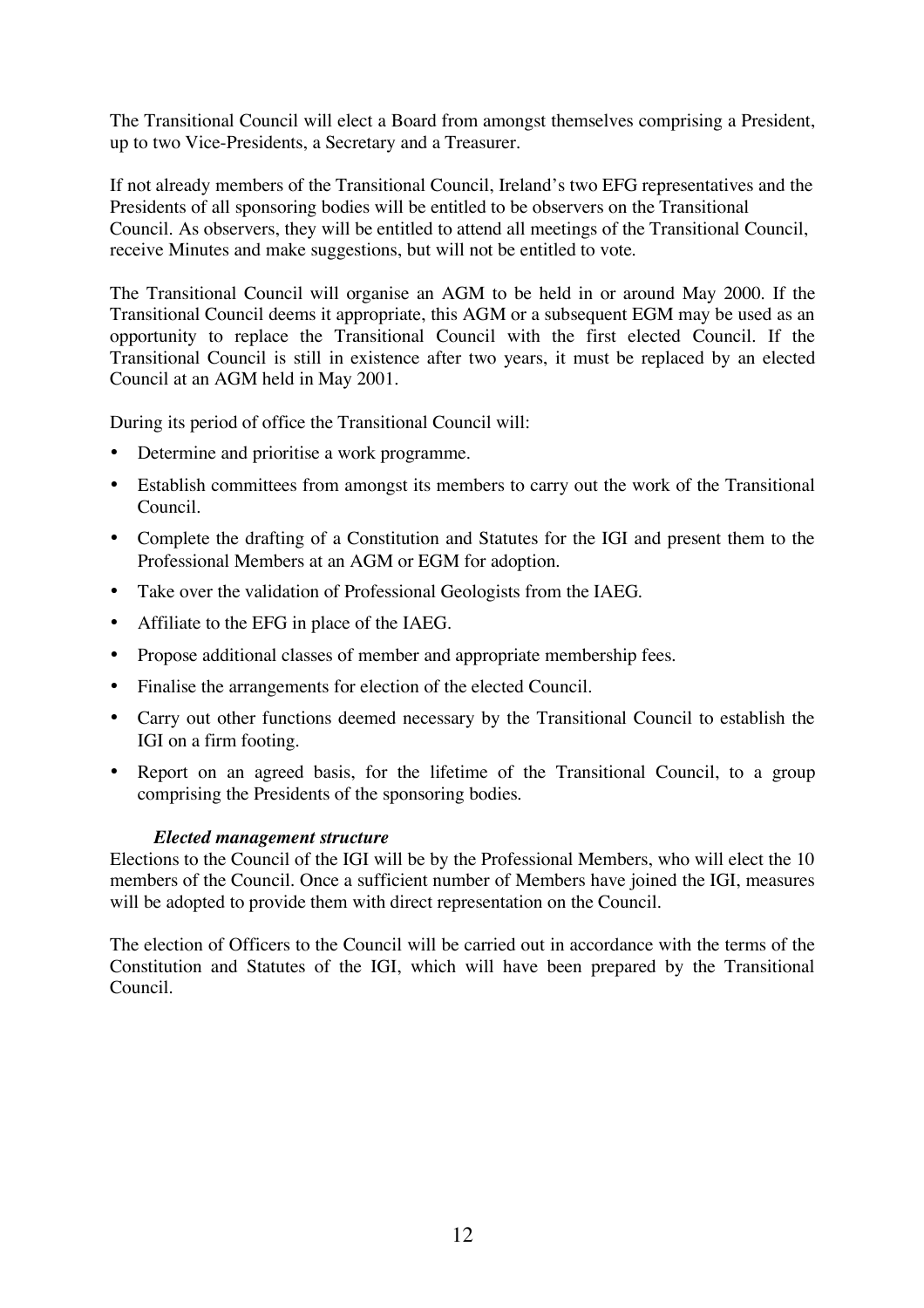#### **Schedule**

To meet the objective of launching the new organisation on April 30th 1999, the PAC is adhering to a series of target dates.

#### *Progress to date:*

#### End 1997

A proposal was put to other geobodies at their AGMs for agreement of an outline proposal.

#### January - March 1998

The PAC finalised details and took account of submissions from other geobodies.

#### 19th March 1998

A half day meeting on professional issues "Geology is Your Business" was held in the Geological Survey of Ireland.

#### March - September 1998

Further submissions were taken from potential sponsoring geobodies, leading to completion of this document.

#### September 1998

The PAC presents this document for discussion and amendment to the Councils of potential sponsoring geobodies.

#### *Remaining deadlines:*

# September - October 1998

The Councils of the potential sponsoring bodies examine this document.

#### October 16th 1998

Deadline for suggested amendments from the Councils of the potential sponsoring bodies to be passed to the PAC for incorporation in a revised version of this document.

#### November 1998 - March 1999

Geobodies agree to sponsor the Institute of Geologists of Ireland at their AGMs or at EGMs. Preparations are made by the PAC to set up the Transitional Council and launch the IGI. Sponsoring bodies select their representatives to sit on the Transitional Council.

#### March 19th 1999

Deadline for sponsoring bodies to inform the PAC of their nominees to the Transitional Council.

#### April 30th 1999

The Institute of Geologists of Ireland is formally launched under the Transitional Council.

#### May 2000 - May 2001

The Transitional Council holds an AGM or EGM for election of the first Council.